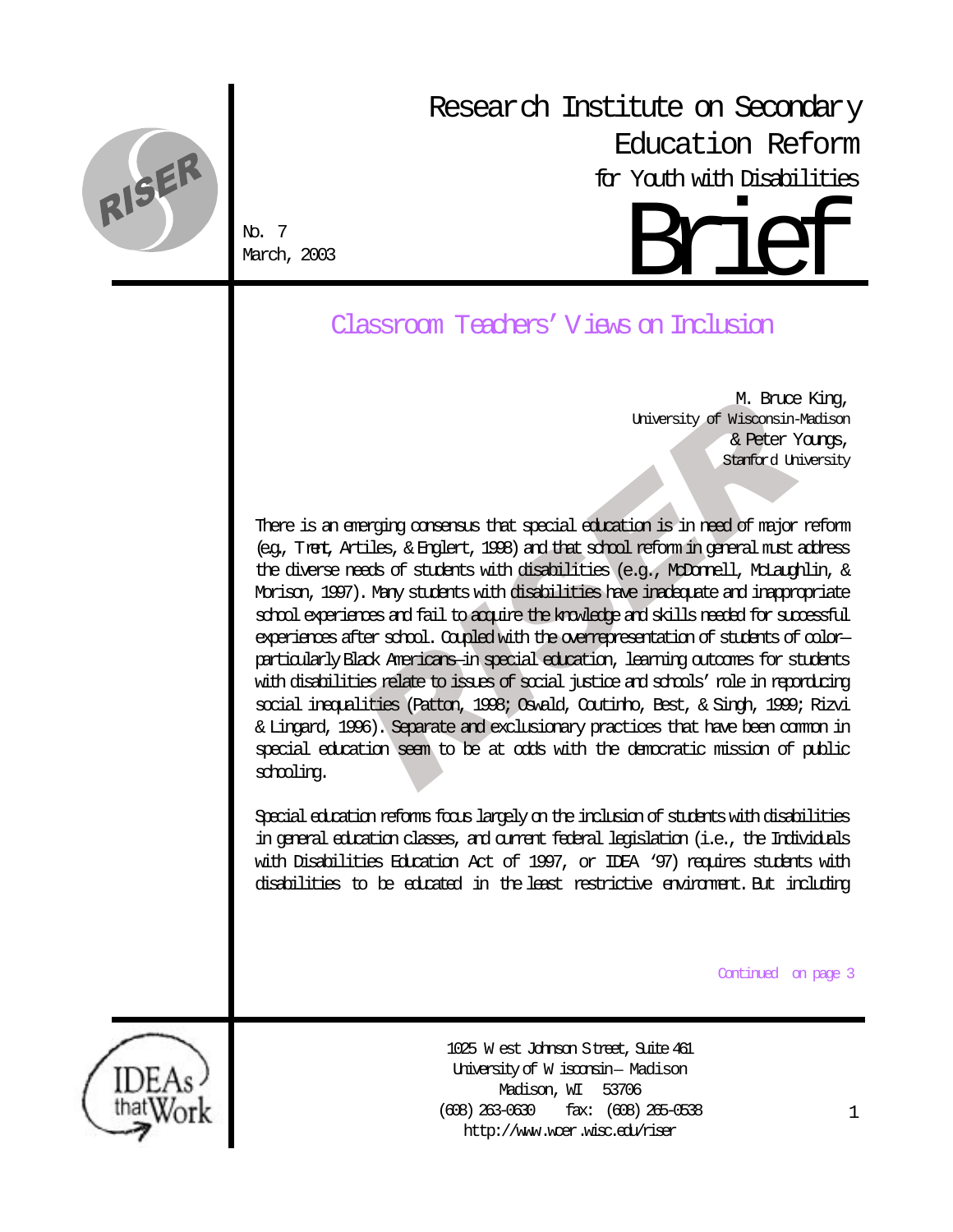## ACKNOWLEDGEMENTS

The authors thank Tina Anctil, Jeff Braden, Jackie Buckley, Cheryl Hanley-Maxwell, Cathy Loeb, Allen Phelps, Marlene Simon, and Valli W arren for their helpful feedback. An earlier version of this brief was presented at the annual meeting of the American Educational Research Association, New Orleans, April 2002.

|                                                                                 | PI<br>▶ ◆                                                                                                                     |
|---------------------------------------------------------------------------------|-------------------------------------------------------------------------------------------------------------------------------|
| RISER Information                                                               | <b>CORE RESEARCH</b>                                                                                                          |
| <b>DIRECTORS</b>                                                                | 1 What are critical feature                                                                                                   |
| Cheryl Hanley-Maxwell<br>L Allen Phelps                                         | assessment, and support stra<br>authentic understanding, are<br>performance) for all student                                  |
| PROJECT OFFICER                                                                 | 2 How have changes in authentic<br>and schooling practices affe                                                               |
| Marlene Simon, OSERS/OSEP<br><b>&gt;&gt;&gt;&gt; 4444</b>                       | postschool cutcomes (and the<br>students with disabilities<br>disagregated) using frames<br>on equity, value added, and a     |
| RISER Staff<br>Tima Anotil<br>Jeff Braden<br>Lana Collet-Klingenberg            | 3 How do schools accommodate<br>outcome assessments, a<br>accommodations affect the<br>reporting of, and validity of          |
| Jami Davis<br>Mary Fish<br>Jason Huwitz<br>M. Bruce King<br>Laura Owens-Johnson | 4 In schools evolving toward aut<br>instruction, what are the ro<br>of stakeholders as they eng<br>secondary and postsecondar |
| Valli Wamen                                                                     | 5 What contextual factors are                                                                                                 |

The preparation of this paper was supported by a grant from the U.S. Department of Education, Office of Special Education and Rehabilitative Services, Office of Special Education Programs (#H158J970001), and by the W isconsin Center for Education Research, School of Education, University of W isconsin— Madison. Any opinions, findings, or conclusions are those of the authors and do not necessarily reflect the views of the supporting agencies.

#### INSTITUTE MISSION

The mission of the institute is to expand the current knowledge base related to practices and policies in secondary schools that enhance learning, achievement, and postschool outcomes for students with disabilities.



#### CORE RESEARCH QUESTIONS

- 1. What are critical features of instruction, assessment, and support strategies that promote authentic understanding, and achievement (and performance) for all students?
- 2. How have changes in authentic inclusive learning and schooling practices affected the school and postschool outcomes (and their interaction) for students with disabilities (collectively and disaggregated) using frames of reference focused on equity, value added, and accountability?
- 3. How do schools accommodate district and state outcome assessments, and how do such accommodations affect the participation in, reporting of, and validity of assessment?
- 4. In schools evolving toward authentic and inclusive instruction, what are the roles and expectations of stakeholders as they engage in planning for secondary and postsecondary experiences?
- 5. What contextual factors are required to support and sustain the development of secondary-level learning environments that promote authentic understanding, achievement, and performances for all students?
- 6. What strategies are effective in providing both information and support to policymakers, school administrators, teachers, human service personnel, and the community so they utilize the findings to create and support learning environments that promote authentic understanding, achievement, and performance for all students?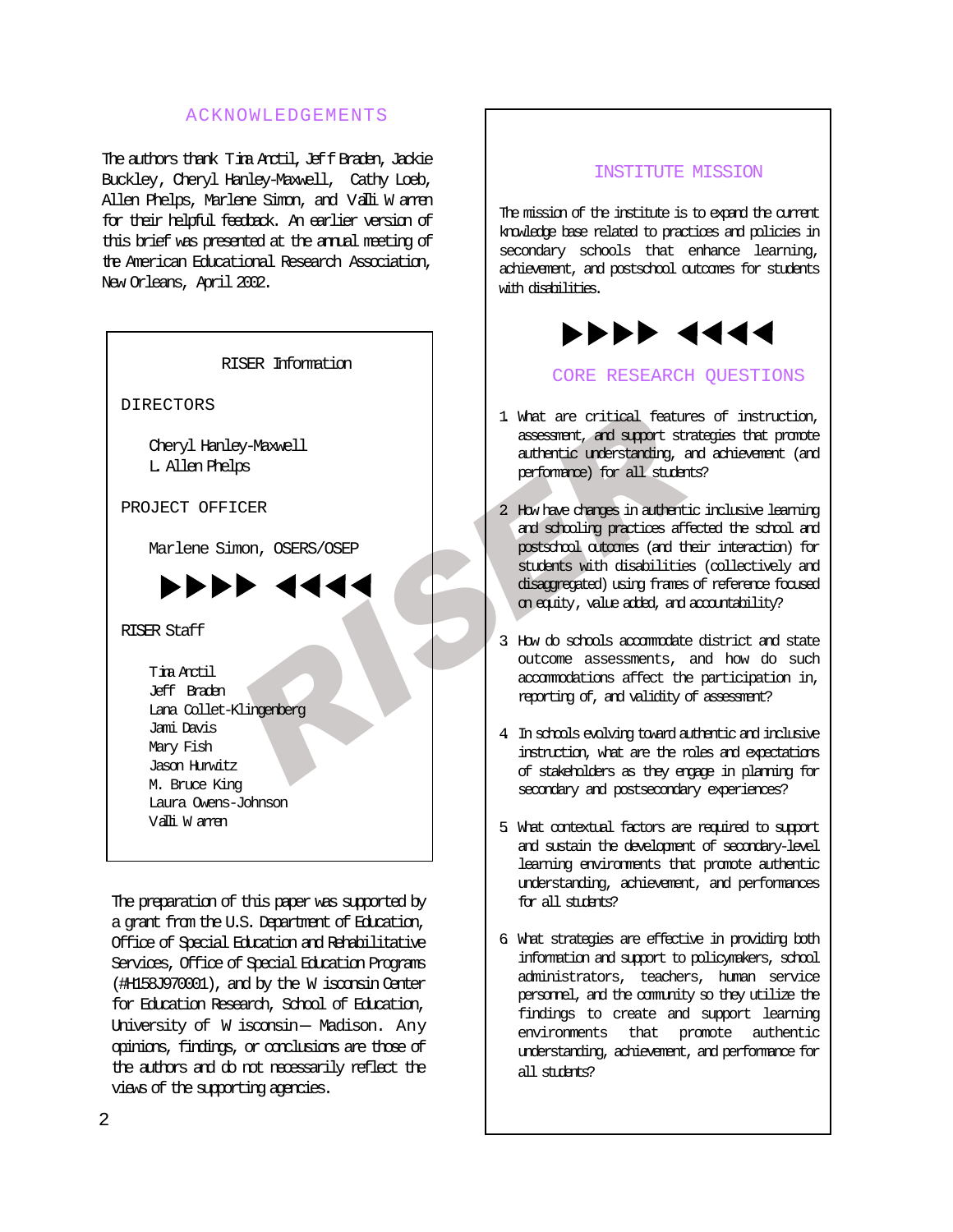students with disabilities in general education is not simply a matter of class assignment and schedule changes. Inclusion must also entail fundamental transformations in teaching (see, e.g., Gerber,1996). As Slee (1996) has put it, inclusion "demands the interrogation of the conditions that serve to construct hierarchies of identity [e.g., disability].  $\ldots$ . Retheorizing the form and practice of regular education is central to this project" (p. 113). W ithout these instructional changes, students with disabilities may be enrolled more regularly, and for more time, in general education classes, while little else about their school experience is altered.

**EXAMPLE 19 ASSEMBLY**, the Research Installation of performance for all students?<br>
A) has studied inclusion and To select the shocks for our standard momentum in four secondary shocks institutional reform efforts the therm Since the fall of 1999, the Research Institute on Secondary Education Reform for Youth with Disabilities (RISER) has studied inclusion and instructional reform in four secondary schools across the United States. As a part of this research, we observed and interviewed general education teachers who had students with disabilities in their classes. In future analyses, we will examine the extent of authentic instruction and assessment  $1$  in inclusive high schools and its relationship to the performance of students with and without disabilities. In this brief, we summarize participating teachers' views on (a) inclusion and its impact on their teaching and their students and (b) the extent to which special education teachers and Individualized Education Programs (IEPs) have supported inclusion efforts. Before we examine these teachers' views, however, we take a brief look at the schools in the study.

\_\_\_\_\_\_\_\_\_\_\_\_\_\_\_\_\_\_\_\_\_\_\_\_\_\_\_\_\_\_\_\_\_\_\_\_\_\_\_\_

## Four Schools

RISER aims to expand the current knowledge base related to practice and policies in secondary schools that enhance learning, achievement, and postschool outcomes for students with disabilities. Central to this project is the SAIL model—Schools of Authentic and Inclusive Learning (Hanley-Maxwell, Phelps, Braden, & W arren, 1999)—and one of its main research questions addresses the intersection of inclusion and instructional practices by asking: What are critical features of instruction, assessment, and support strategies that promote authentic understanding, achievement, and performance for all students?

To select the schools for our study, we conducted a nationwide search for secondary schools with instructional reform efforts that included students with disabilities in general education classes. W e received 30 nominations. After follow-up phone interviews, we visited 10 of the schools and selected 4 because they demonstrated a high degree of inclusive practices and some degree of authentic instructional and assessment practices.<sup>2</sup> The vast majority of special education students at these schools had mild to moderate disabilities. Figure 1 summarizes key characteristics of the four schools.

\_\_\_\_\_\_\_\_\_\_\_\_\_\_\_\_\_\_\_\_\_\_\_\_\_\_\_\_\_\_\_\_\_\_\_\_\_\_\_\_

 $^{\rm 1}$  Authentic instruction and assessment meets three main criteria—construction of knowledge, disciplined inquiry, and value beyond school. King, Schroeder, and Chawszczewski (2001) discuss these criteria and present a preliminary analysis of assessment tasks and student work data from RISER schools. For further elaboration of the framework of authentic intellectual work and related research, see Avery (1999); Hanley-Maxwell et al. (1999); Lee (2001); Lee, Smith, and Croninger (1997); Newmann and Associates (1996); Newmann, Marks, and Gamoran (1996); and Smith, Lee, and Newmann (2001).

<sup>2</sup> RISER sought schools that demonstrated a high degree of inclusive practices in two ways: (a) including their students with disabilities in general education classes and (b) including in the overall school population students with a range of disabilities, from mild to severe. Our search did not reveal any schools that did both. In our sample of four schools, Mount Adam and Seven Hills (see Figure 1) had a few students with severe disabilities, and these students participated minimally or not at all in general education classes. At Seven Hills, for example, there was a program for students with multiple and severe disabilities (seven in 2000–2001) who participated in a few mainstream classes and activities but received assistance and tutoring from general education students. School names are pseudonyms.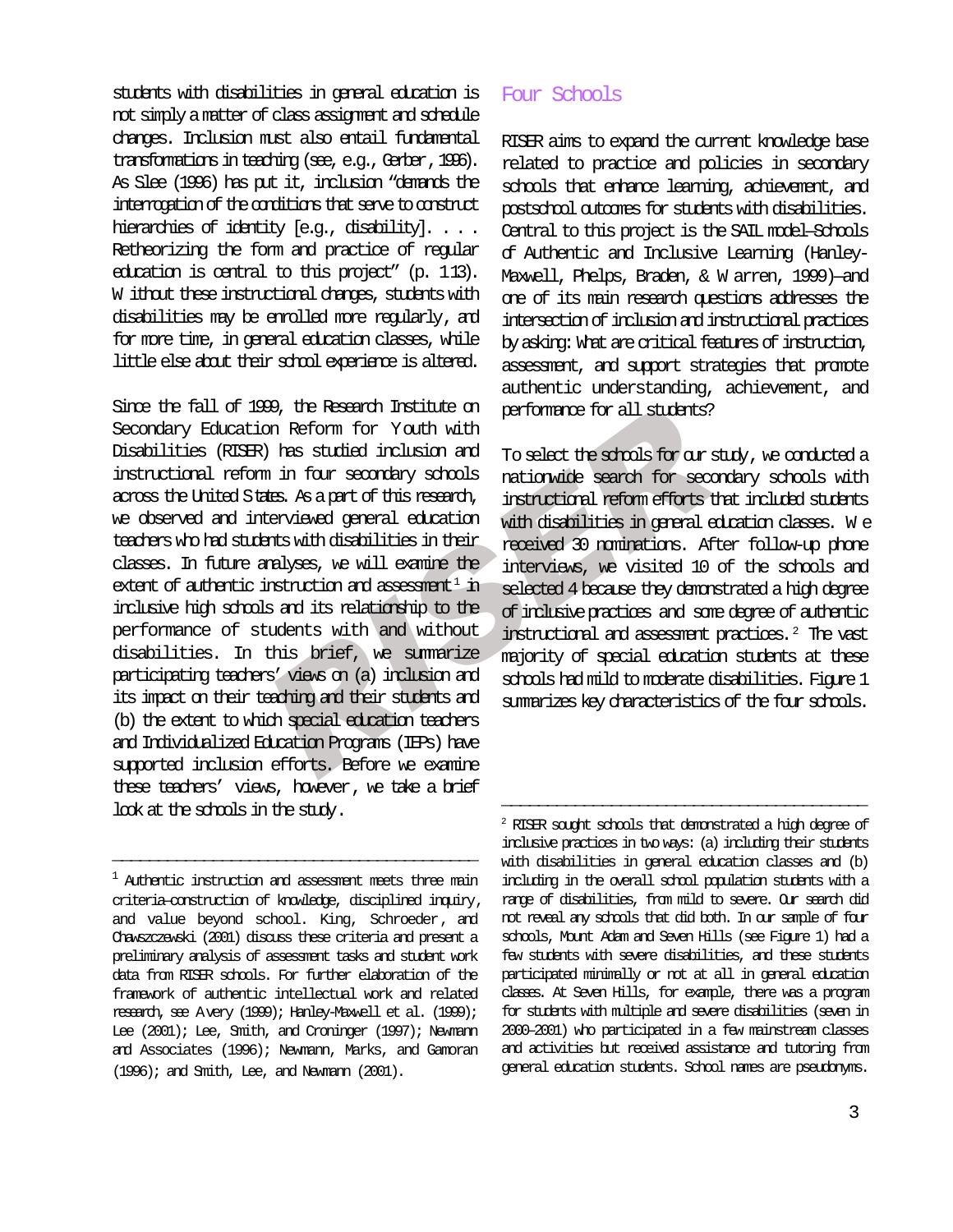#### Figure 1\*

Clarendon Secondary School

- ¾ Urban school of choice for approximately 520 students in Grades 7–12
- ¾ 52% Latino/a, 45% African American, 2% White, 1% Asian; 37% free/reduced-price lunch
- $\geq$  22% of students in special education, mostly with mild to moderate learning disabilities
- $\triangleright$  Three divisions, interdisciplinary curriculum, service learning
- $\triangleright$  Graduation by course completion, portfolio, and exhibition
- $\triangleright$  Member of a national secondary school reform organization

Mount Adam High School

- ¾ Rural school of approximately 480 students in Grades 9–12
- ¾ 99+% White; 17% free/reduced-price lunch
- $\triangleright$  16% of students in special education, mostly with mild to moderate learning disabilities
- ¾ Personalized Learning Plans for all students, options for community-based learning
- ¾ Professional Development School

## Rothbury High School

- ¾ Suburban/rural school of approximately 880 students in Grades 9–12
- ¾ 98% White, 1% Asian, 1% Latino/a; 2% free/reduced-price lunch
- Fractional of approximately 480 students in Grades 9-12<br>
Rice: 17% free/reduced-price lunch<br>
students in special education, mostly with mild to moderate learning di<br>
lized Ieanning Plans for all students, options for commi  $\triangleright$  17% of students in special education, mostly with mild to moderate learning disabilities
- $\triangleright$  New school in 1992, with inclusion a key component
- ¾ Two divisions, limited interdisciplinary curriculum, service learning
- $\triangleright$  Graduation by course completion, portfolio, and exhibition
- ¾ Member of a national secondary school reform organization

Seven Hills High School

- ¾ Small city school of approximately 1,000 students in Grades 9–12
- ¾ 70% White, 15% Native American, 8% Hispanic, 6% African American, 1% Asian; 17% free/ reduced-price lunch
- $\geq 11$ % of students in special education, mostly with mild to moderate learning disabilities
- $\triangleright$  New school in 1989, with inclusion a key component
- $\triangleright$  Special education support in general education classes or in learning center
- $\triangleright$  Team-teaching with general and special education teachers, study skills class required for students with disabilities

\* Demographic data provided by the school for the first year of data collection, 1999–2000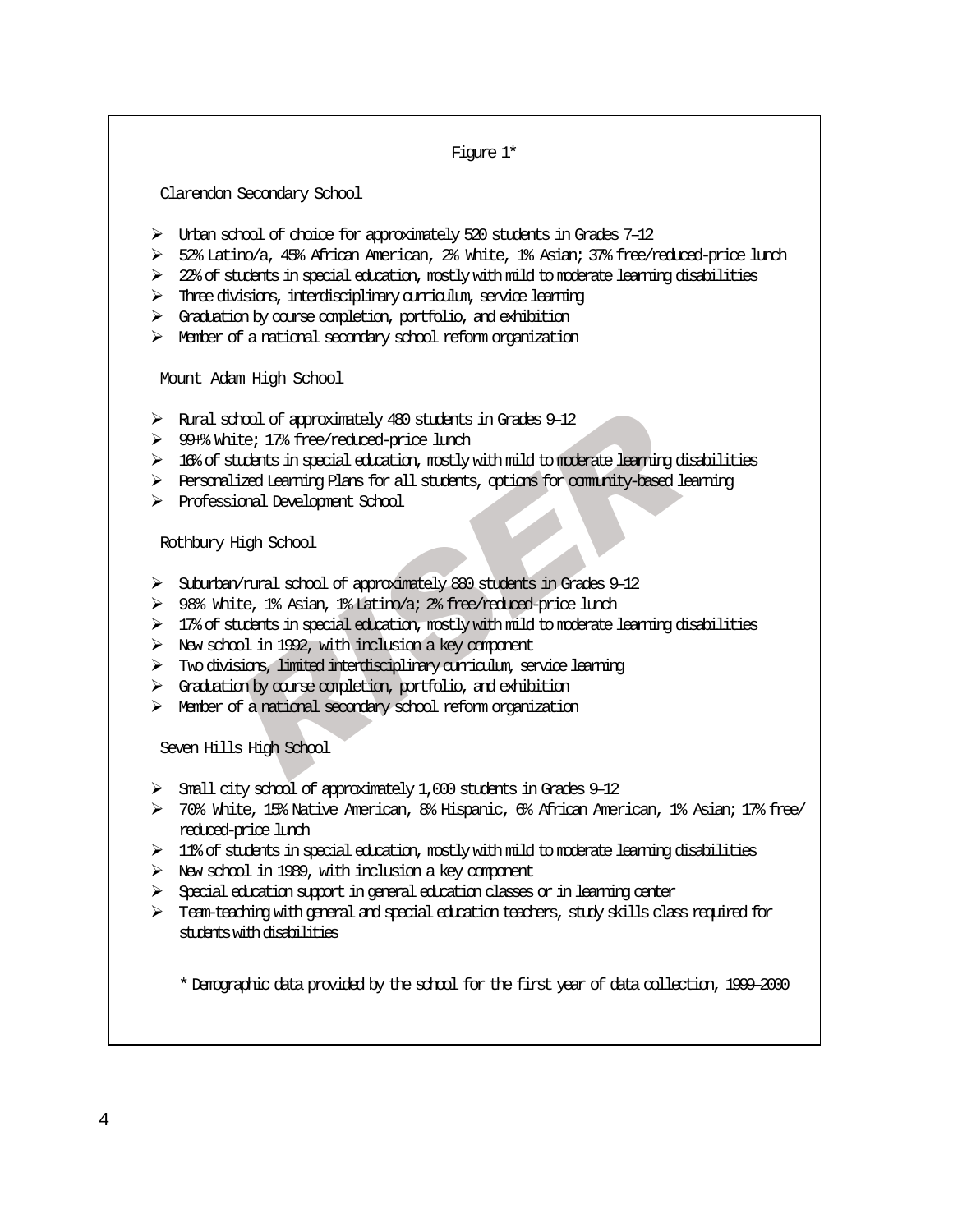#### Clarendon Secondary School

Clarendon Secondary School is an urban school of about 520 students in Grades 7–12. Fifty-two percent of the students are Latino/a, 45% African American, 2% White, and 1% Asian. Thirty-seven percent receive free or reduced-price lunch, although school personnel estimated that about 85% are eligible. The school is divided into three divisions for Grades 7/8, 9/10, and 11/12. Classes in the main subject areas emphasize an interdisciplinary curriculum, and students participate in service learning. Graduation is conferred upon the fulfillment of course requirements and the successful completion of portfolios and exhibitions. Clarendon is a member of a national school reform organization. Of the total student population, 22% are students with disabilities, most of them with a mild to moderate learning disability. All of the students with disabilities are fully included in general education classes; additional help from special education teachers is provided as needed in a resource room and occasionally in their general classes.

#### Mount Adam High School

Mount Adam High School is a rural school of approximately 480 students in Grades 9–12. Almost all of the students are White, with 17% receiving free or reduced-price lunch. Students, their parents, and teachers create individual Personalized Learning Plans (PLPs). PLPs are designed to encourage strong adult-student relationships and to help structure students' school experiences. The school also offers options for community-based learning. As a Professional Development School, Mount Adam works in conjunction with the nearby stateuniversity. Of the total student population, 16% are special education students, most with a mild to moderate learning disability. All of the students with disabilities take general education classes with support from paraprofessionals in classes and from

special educators in a resource room. However, in some classes, special education students predominate, and almost all special education students are in the general track rather than collegebound curriculum.

## Rothbury High School

*R* and the substant depends of the students of the students of the students of efform organization. Of the total students participate in series in the students with gradient is one-form organization. All of the students w Rothbury High School is a growing suburban-rural school, with 880 students in Grades 9–12 in 1999- 2000 and about 980 in 2000-2001. Of its students, 98% are White, 1% Asian, and 1% Latino/a; only 2% receive free or reduced-price lunch. The school opened in 1992 with a clear mission of inclusion. The school is divided into two divisions, one for Grades 9–10 and the other for Grades 11–12. All students participate in service learning, and graduation is conferred upon the fulfillment of course requirements and the successful completion of portfolios and exhibitions. Rothbury is also a member of a national school reform organization. Of the total student population, 17% are students with disabilities, most of them with a mild to moderate learning disability. Almost all of the students with disabilities are fully included in general education classes with support from special education teachers within the classes.

## Seven Hills High School

Seven Hills High School is a small city school of approximately 1,000 students in Grades 9–12. Students are 70% White, 15% Native American, 8% Hispanic, 6% African American, and 1% Asian, with 17% receiving free or reduced-price lunch. The school opened as a new district high school in 1989 with inclusion a key component. Three to four courses per year in science, math, and history are team-taught by general and special education teachers. Eleven percent of the total student population are special education students, most with a mild to moderate learning disability. Of these, about 28% are fully included, and about 50% spend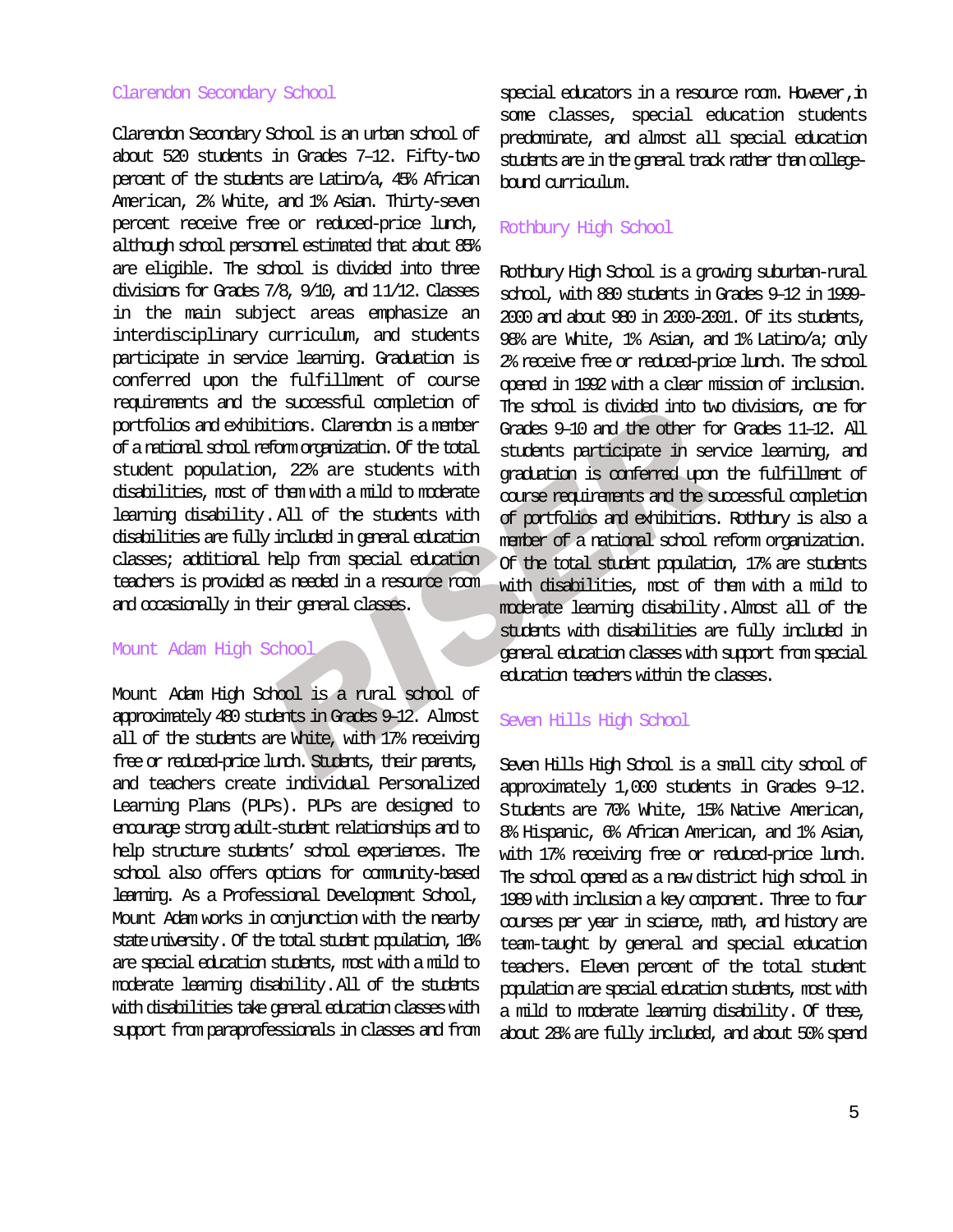more than three quarters of their class time in general education classes. Among the latter group, for example, ninth-grade students with disabilities take a separate study skills class that largely focuses on developing self-determination skills. Special education teachers provide support in general education classes, in separate classes for students with disabilities, and in a learning center that is open to all students.

Findin<br>
in their teaching. The teachers<br>
Amic subject areas of larguage Inclusion and Teaching<br>
matics, and social studies-one<br>
factors and 10 and one With only a favoragations, the<br>
rackes 11 and 12 at each school. School This brief presents findings from data collected at the four schools in our study from fall 1999 through fall 2001. W e asked each school to identify eight general education teachers who had students with disabilities in their classes and who emphasized intellectual quality in their teaching. The teachers represented the academic subject areas of language arts, science, mathematics, and social studies-one teacher in each area from Grades 9 and 10 and one in each area from Grades 11 and 12 at each school. Each semester, RISER researchers in teams of two or three visited the schools for 2 to 3 days. Each of the eight teachers participated in a structured interview lasting about an hour, and one of each

teacher's classes was observed three times. Each semester, these teachers also submitted what they considered to be an important assessment task used in the observed class, along with the student work completed for the task.  $3$ 

In the next sections, we report classroom teachers' perspectives on (a) the ways in which inclusion affected their teaching and their students; (b) the extent to which they collaborated with, and received support from special education teachers; and (c) the usefulness of IEPs. W e conclude by drawing some implications from these findings.

#### Findings

# Inclusion and Teachi

W ith only a few exceptions, teachers across all four schools were firmly committed to inclusion. They saw inclusion as a benefit not only for students with disabilities, but for all students and for their own teaching as well. At all schools, teachers modified their instruction for students with disabilities in

Interviewers reviewed and corrected the interview transcriptions. Two research staff members were then assigned one school apiece, and a third was assigned the remaining two schools. For each school, research staff coded the interviews and wrote a school report that addressed the following questions:

- What are teachers' conceptions of curriculum and instruction? How do teachers characterize their assessment practices? How do teachers' views relate to the three general criteria of authentic pedagogy (construction of knowledge, disciplined inquiry, and value beyond school)?
- How does inclusion influence teaching? What are teachers' approaches (e.g., accommodations) to their students with disabilities?
- What kinds of structural, programmatic, and cultural supports do teachers cite for authentic and inclusive practices?

Three other researchers then reviewed each report. Among the three, one had made research visits to the school in question, and at least one other had not visited the school or written any of the individual school reports. Finally, a fourth researcher coded all teacher interviews from the four schools and, based on this coding and the four individual school reports, wrote a cross-case analysis focused on the above questions. This process of qualitative analysis helped ensure that descriptions and interpretations relevant to the above questions, as well as supporting evidence for them, were examined for consistency and validity, both for individual schools and across all four schools.

 $^3$  In interviews, we asked classroom teachers to discuss the lessons we had observed and explain the ways in which the lessons were and were not typical. W e also asked the teachers to clarify their major objectives for the class and the ways in which these objectives related to their students with disabilities. Finally, the teachers were asked to describe their school's approach to inclusion, the ways in which inclusion influenced their teaching, and the support (or lack of support) they received for teaching in a school with inclusion (e.g., from special education staff and students' IEPs). Due to changes in teaching staff, the number of regular education teachers interviewed at each school varied from 8 to 11. Due to time constraints, not all teachers were asked all interview questions.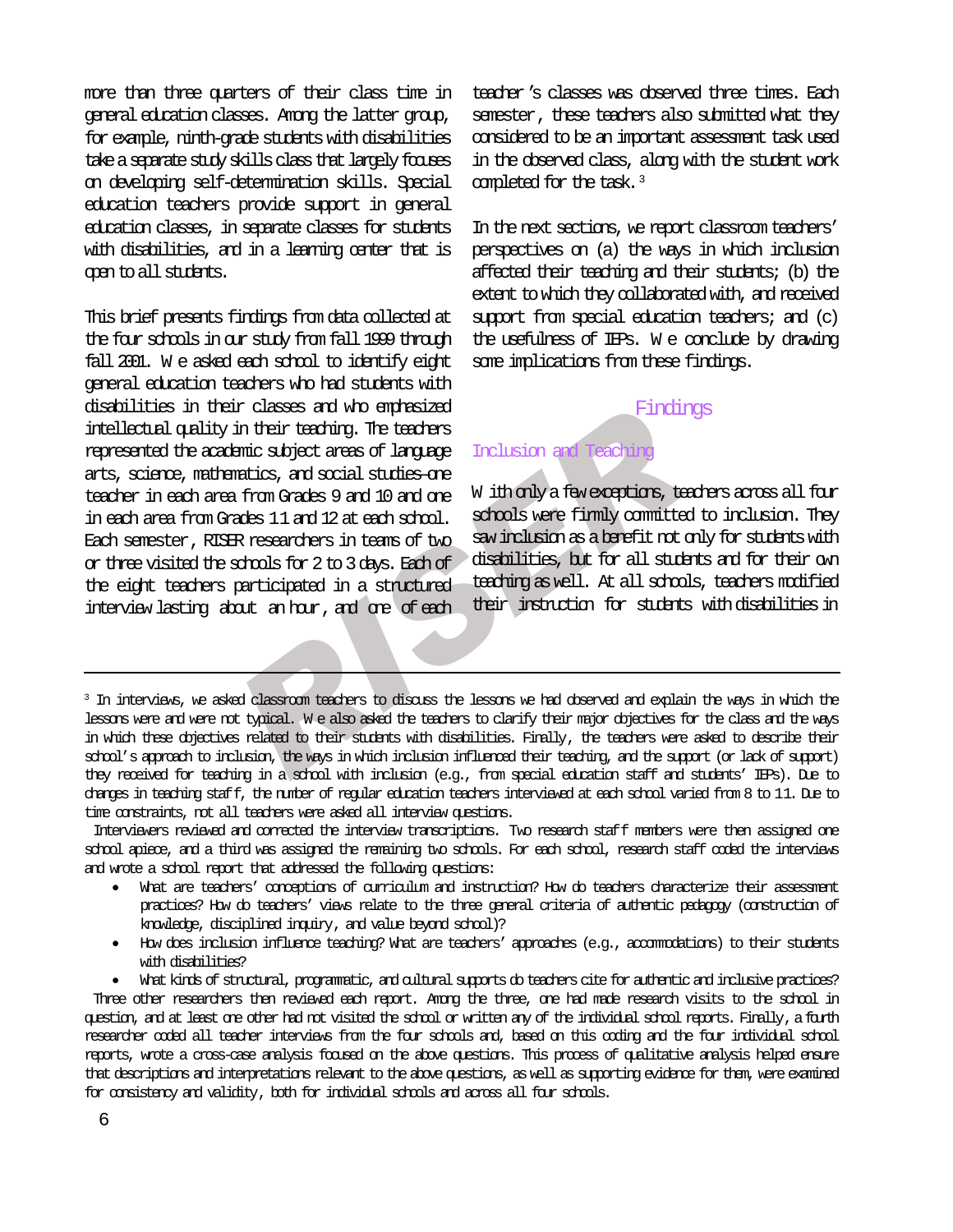their classes, but only at three schools were teachers committed to practices consistent with authentic intellectual work.

Inclusion and students.According to some of the teachers at each school, inclusion benefited all students. Teachers felt that it provided learning opportunities to students with disabilities that they otherwise would not receive. A Rothbury teacher's comments were illustrative:

> What would negatively affect my teaching is a change to a tracked system where all kids are no longer offered the same curriculum. . . . Doors would be shut on them. Heterogeneity has enabled me to give students with weaker math skills a difficult math project.

Figure 1.1 and the state of the state of the state of the state of the state of the state of the state of the state of the state of the state of the state of the state of the state of the state of the state of the state of Similarly, teachers believed that expectations for students with disabilities were higher in inclusive classrooms than in segregated programs. Teachers thought that these students benefited not only from expanded learning opportunities but also from their interactions with general education students, who were seen as positive role models.

The benefits to students with and without disabilities were reciprocal, according to some of the teachers. A teacher at Mount Adam explained that inclusion is positive because other students see "special education students interact in class and answer questions. It's a real positive acceptance on their part, just being able to recognize the talents of other students that they normally wouldn't think of being talented at all." But there were also important dissenting viewpoints at this school. Another teacher felt that any benefits from inclusion were nullified by the fact that classes were heavily tracked and almost all special education students were placed in general rather than college-bound classes. In her words:

> Even though we say it's inclusion, we definitely track here–there's college prep and there's not. The kids all know who they are, they literally even say it to you, 'Ch, I'm in the dumy class." That

kills me; I hate that. So perhaps the negative effect would be the tracking because the students know it and there are no positive role models for them.

Inclusion and instruction.Almost all of the teachers we interviewed were asked directly about the ways in which inclusion influenced their teaching, and they unanimously agreed that it had positive effects. Many acknowledged the challenges of teaching in inclusive classes, but generally they felt it enhanced their overall approach. A Seven Hills teacher said inclusion has made his teaching "a little more difficult because bringing these kids in and modifying tests and activities—it'salittlebitmore difficult, but it makes it a little more challenging, too, and encourages teachers to stretch and adapt and that's good." As a Clarendon teacher put it:

> The positive effect [inclusion] has had on my teaching is that many times what is helpful for special ed kids is helpful for regular ed kids and also helpful for me. The clearer I can be, and the more I can bring the ideas into the realm of the concrete, the better.

Teachers disclosed that inclusion pushed them to focus on students and to individualize their instruction as much as possible. A Rothbury teacher described the positive effect of inclusion as follows:

> I'm always on my toes. I'm always thinking about every student in my classroom as opposed to the subject, so I don't go into my calculus class and say, "OK, what calculus lesson am I going to teach them today?" or "What integrated math 3 am I going to teach them?" But instead, "Who are the kids in my class and what do they need?" So that's positive.

Even a Mount Adam teacher who felt that inclusion had an overall negative impact on the school believed that it had pushed him to use interactive approaches with students:

> The kids do benefit by having lots of different learners in a room. And I have to stretch as a teacher because of it, too, because I know that I can't just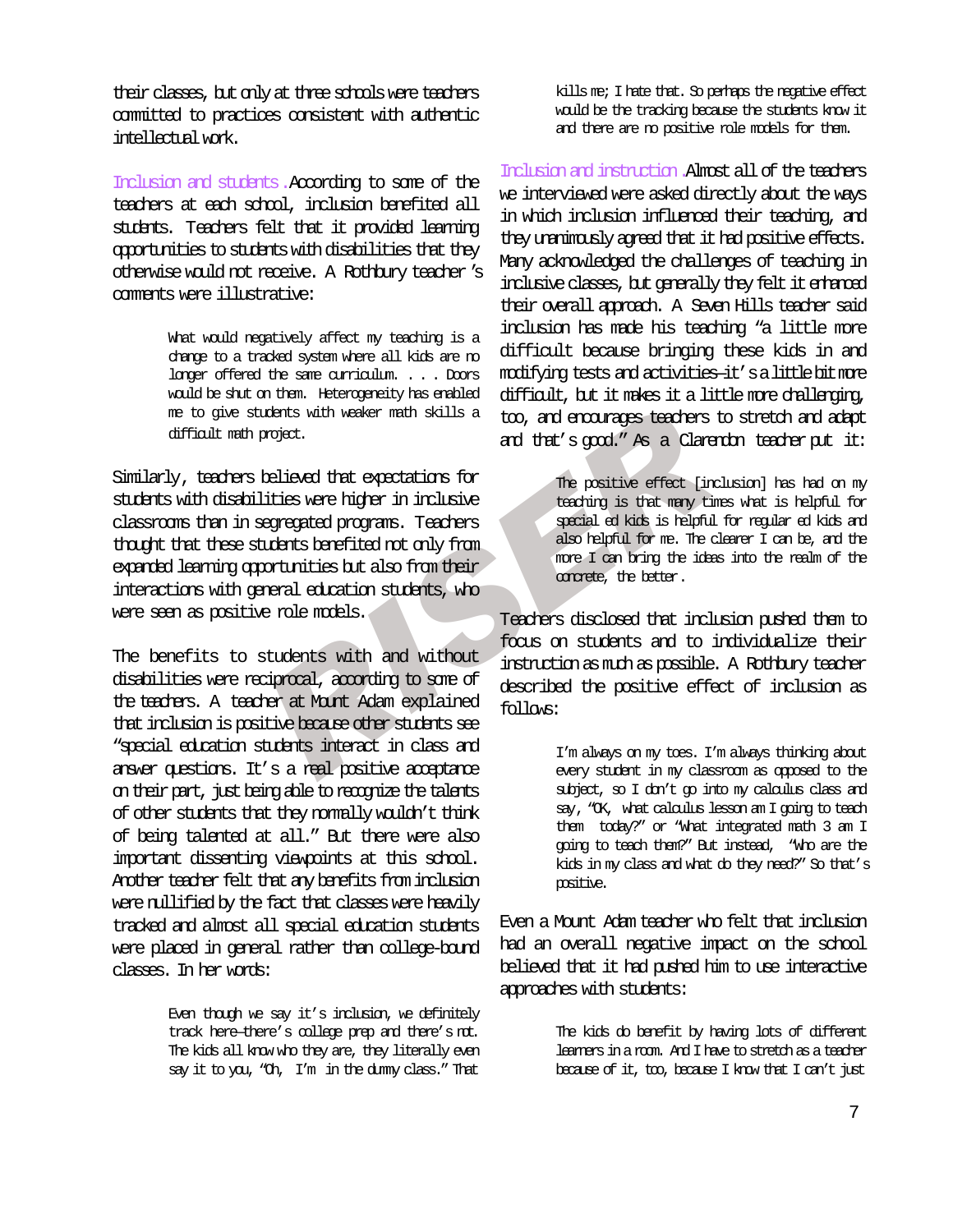stand up there and lecture. I have to be more mindful of the people who don't process that way. So I'm constantly trying to tap into different learning intelligences and styles and modes and all that stuff. So I think it's good for me, it keeps me fresh.

Although support for inclusion was generally strong, many teachers noted that there was a downside. The negatives included the extra time required for lesson or assignment preparation and for participation in meetings for students with disabilities (e.g., IEPs), the conssional practice of placing too many students with disabilities in a single class, and the experience of confronting their own lack of skill in accommodating these students. On the last point, a Clarendon teacher's comments were particularly poignant. She stated:

Clarendon teacher 's comments<br>
into the U.S. be<br>
into the U.S. is in relation to<br>
into the U.S. is in relation to<br>
it is used, I consider that used<br>
int I'm being aded to do smething<br>
ile would firm inpossible and that<br>
il There are times when I feel like as a teacher this is not feasible and I'm being asked to do something that most people would find impossible and that the people who set up this inclusion model are not people who will be in the classroom or haven't been there in a long time. ... I think I get frustrated, I think a lot of teachers get frustrated. It's not that we want to reject students, it's that we want to be able to adequately meet their needs and the biggest reason teachers burn out is that we feel ineffective.

Inclusion and authentic pedagogy. Virtually all teachers across the four schools indicated that they modified their instructional practices to accommodate the needs of special education students. There was, however, considerable variation in the extent to which teachers espoused authentic instructional practices and held challenging expectations for both students with and students without disabilities. Teachers at individual schools were fairly consistent on these issues, however.

At Clarendon, all teachers we interviewed emphasized standards of "habits of mind" as key to their teaching. These standards correspond closely to the three general cheracteristics of authentic intellectual work (construction of knowledge, disciplined inquiry, and value beyond

school). In lessons, exhibitions, and portfolios, teachers expected students to show competence in these five habits of mind: making connections, taking different perspectives, using evidence to support an argument, speculating on what might happen differently, and explaining why it matters. One of the teachers summarized well the school's instructional focus. He said he wanted students to

> understand what the question [under study] is and be capable of thinking about it critically from their own point of view and multiple points of view. And [they] will be able to apply knowledge that they have gained from the work to that question and that question would be something that is going to be useful to them in their life. . . .We're studying a unit on how the U.S. became a dominant world power and I think if they have a good sense of what the U.S. is in relation to other countries of the world, I consider that useful.

This teacher added that he expected students to express their ideas and support them coherently in writing.

Despite Clarendon's clear instructional focus and inclusive classrooms, persisting dilemmas of teaching remained. For example, one teacher struggled with the inherent tension over broad content coverage and depth of learning. He confessed he was not happy with his recent decision to drop a creative simulation role-playing exercise $^4$ in order to cover more content. Some teachers thought inclusion weakened the curriculum and described adapting instruction in ways that lowered expectations for students with disabilities. One put it bluntly: "In general, I have less expectations for students with disabilities."

\_\_\_\_\_\_\_\_\_\_\_\_\_\_\_\_\_\_\_\_\_\_\_\_\_\_\_\_\_\_\_\_\_\_\_\_\_\_\_\_

<sup>4</sup> The abandoned exercise was a simulation in which students would be asked to play diplomats from different countries and negotiate with each other on the events leading to W orld W arI.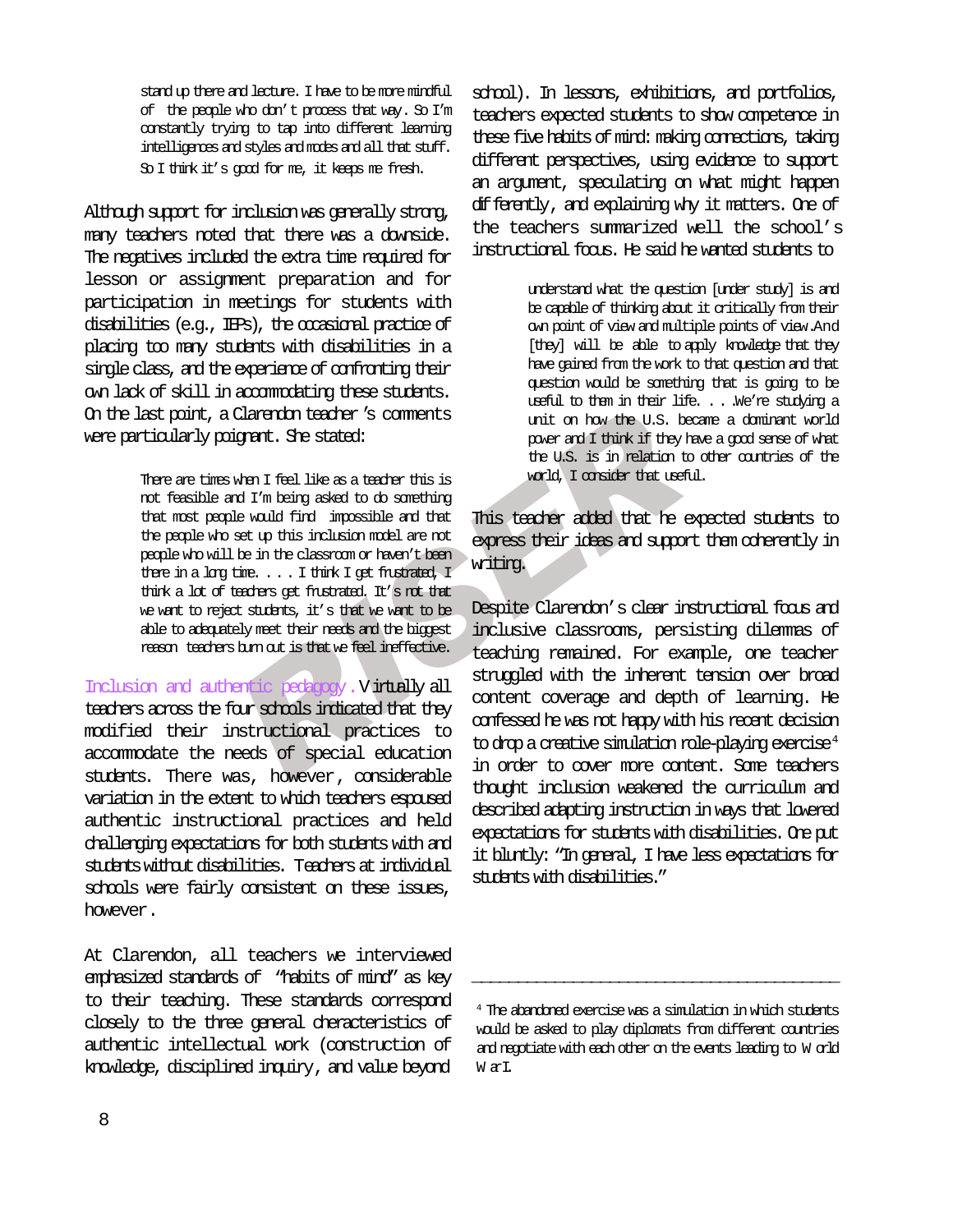One Clarendon teacher also noted that the school had had a much higher percentage of special needs students, including students with disabilities, in the last4years. As a result, the school was struggling with their inclusion model even though they were committed to it philosophically. He asserted that these difficulties were having a negative impact on teaching and learning, and his comments suppest the need to improve the knowledge and skills of teachers to better educate students with disabilities. He stated:

> It's made things so much more difficult, it really has made teaching much more frustrating, more challenging....It's made talking about curriculum a lot more difficult because we talk about things and we know that we don't have the perfect inclusion model. So therefore, basically what's going to happen is kids that are going to have difficulties are going to get left behind and kids that are able to soar are going to be held back. Until we get the perfect way to accommodate everybody, it's going to be frustrating.

Figure 1972 and the set of the set of the set of the set of the set of the set of the set of the set of the set of the set of the set of the set of the set of the set of the set of the set of the set of the set of the set At Seven Hills, most teachers emphasized higher order thinking skills and depth of knowledge rather than rote understanding of facts and ideas. Many elaborated on how they balanced lower and higher order tasks in their lessons and assessments for all students. As we will see later, the close working relationship between special and general education teachers seemed to support these approaches. A majority of the eight classroom teachers at Seven Hills said explicitly that the key to their teaching was having students construct their own knowledge and rely much less on the teacher. One teacher, for example, said she used to "spoon-feed" students information, but now she holds them accountable for their learning, using techniques such as roleplay to demonstrate scientific understanding.

Rothbury teachers emphasized in-depth learning and solving real-world problems. Though traditional tests and quizzes had their place in these classrooms, exhibitions were the cornerstone of student assessment. Teachers argued that these

exhibitions required students to show complex thinking and in-depth understanding of content. Students with disabilities received appropriate accommodations but were held to standards of performance similar to those expected from general education students.

One teacher compared her experiences at Rothbury to those at a previous school and explained how Rothbury's commitment to reform, including inclusion, supported high-quality teaching:

> The school's commitment to reform has been critical to both supporting my efforts to become an effective teacher and to keeping me focused on becoming a better teacher. Last year, at a more traditional school, when I tried to shift control of the classroom to the students, other teachers communicated through their reactions that they believed I was doomed to failure. This was difficult for me, particularly as a new teacher. I felt that reform was talked about, but there were no real earnest efforts to implement it, and I felt myself falling into more and more traditional teaching practices myself.

At Rothbury, she had experienced the following positive effects: (a) general support and encouragement from colleagues, (b) ideas from colleagues to support her daily efforts to implement authentic teaching practices, and (c) scheduled opportunities to reflect on teaching practices.

Teachers at Mount Adam, in contrast to those at the other three schools, tended to focus on the importance of the relationships between students and teachers, emphasizing students' affective traits over their academic or intellectual progress. One teacher summarized the situation with some frustration:

> Although I love teaching those kids . . . so little is focused on teaching here that I can't really say there is a positive effect [of inclusion] on my teaching. I mean, we focus on PLPs [Personalized Learning Plans] and relating to the kids, but we don't really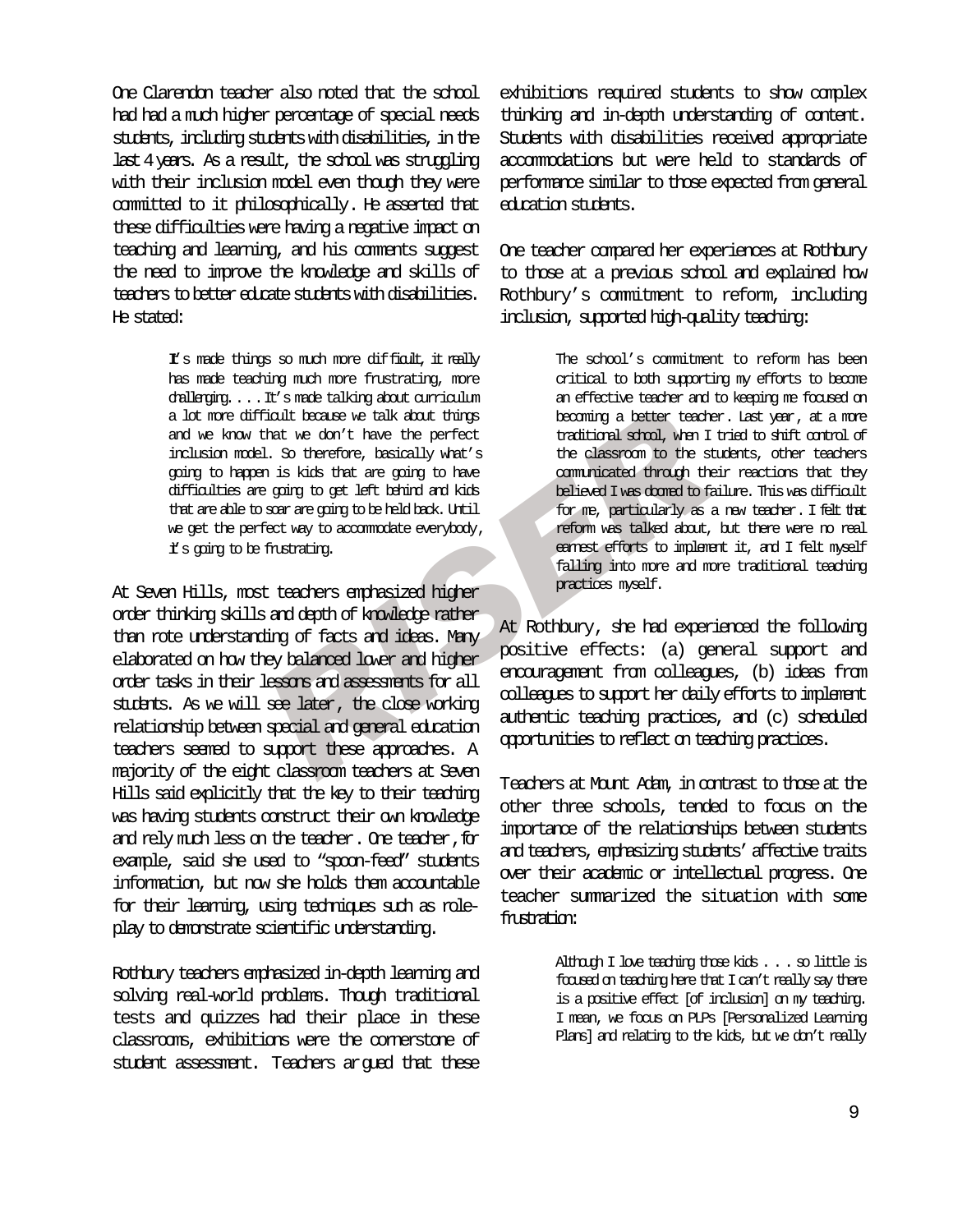focus on good teaching. I wish we did, I really wish we did and I don't know if I'm alone in saying this, but we spend so much time on other things.

## Collaboration Between Special and General Education Teachers

General and special education teachers collaborated at all four schools, and special education staff assisted in or team-taught many classes. But across schools, classroom teachers varied significantly in how helpful they perceived special education teachers to be to their teaching.

*RIGHT IS and A commodation of studies*<br> *RIGHT IS a commodation of studies*<br> *RIGHT IS a commodation of studies*<br> *RIGHT IS a commodation of studies*<br> **RIGHT IS and tagit along with** suppositing instantional start<br> **RIGHT** Rothbury and Seven Hills teachers described the most positive working relationships with special education teachers. At both schools, special educators came into classes and taught along with classroom teachers, who unanimously saw the special educators as providing important teaching assistance. Classroom teachers emphasized that special educators provided them with critical information about students, helped them accommodate students' disabilities in lessons and assessments, and helped monitor students' progress. In addition, special education teachers sometimes modeled valuable instructional strategies. One of the Seven Hills teachers expressed this well. He said he

received a lot of help from the [special education] program; you've got a good support network there and they have some good information. They have come in and team-taught classes with us, and brought their expertise on small group work and authentic assessment. . . . The [special education] program here does everything; they can let the teachers here know what the needs of the students are and how they can fit that into test taking—from the use of alternative assessments to tools that kids can use in taking tests.

At Seven Hills, a general education and a special education teacher team-taught three classes in 2000–2001—one in history, one in science, and one in math. In one of the school's exceptions to full inclusion, the team-taught science class was

specifically for students with disabilities. According to the general science teacher, the special educator "really helps me because his background is in special ed and so the way he would interact with some kids that are challenging discipline-wise or behavior-wise, I've learned from him."

In contrast, classroom teachers at Clarendon and Mount Adam had mixed perceptions. Roughly half the teachers at each of these schools said they received important help from special education teachers. At Clarendon, four of the eight teachers saw special educators who came into their classrooms as supporting students, helping with the accommodation of students' disabilities, and suggesting instructional strategies. On the other hand, other Clarendon teachers believed that the special education staff did minimal work. In one case, a classroom teacher asked a special education teacher to modify a task, "but nothing transpired. ...It's just absurd. The resource room teachers only want to take more time out of a teacher's day to meet with them to discuss children with disabilities, wondering how they're doing in the class." Other teachers mentioned that special education teachers were not particularly effective with students, due in part to insufficient understanding of the curriculum.

Classroom teachers at Mount Adam echoed these divergent views. One teacher said there was little collaboration because the teachers in the special education department "are just totally unprepared, unqualified to be in the room; they cause more problems than they're worth." Another teacher said she got terrific help, especially with accommodations on assignments and assessments for students with disabilities.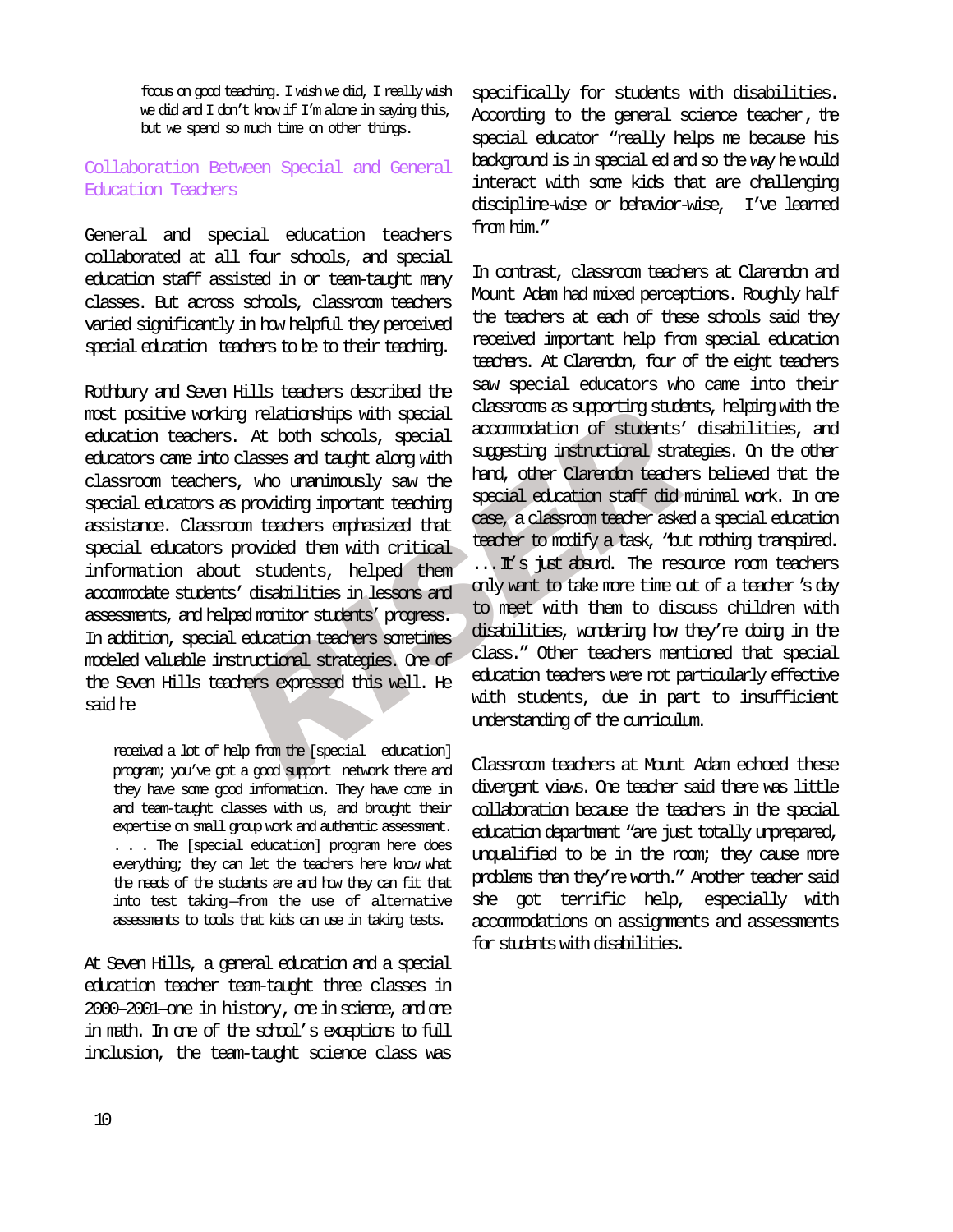#### Use of IEPs

In inclusive schools attended by special education students with mild to moderate disabilities, how do classroom teachers use individualized education programs, and how helpful do they think they are? Teachers' responses to these questions showed the same breakdown by school as their responses to our question about collaboration between general and special education teachers. Almost all Rothbury and Seven Hills teachers found IEPs helpful in planning their instruction, particularly in making modifications for their students. In contrast, only half of the teachers interviewed at Mount Adam and less than half of those at Clarendon reported using IEPs at all.

For the actual control of the second text is a series of the text of the second text is a contract of the second text is a contract of the second text is a contract of the second text is a second that is a second that is a Seven of the eight teachers interviewed at Seven Hills indicated that they used IEPs to modify their instructional and assessment practices to accommodate the needs of special education students. They were clear that IEPs were rarely used to change what was taught (i.e., the nature of the curriculum); instead, they were employed to change how the curriculum was taught to special education students and how these students were assessed. Perhaps these results reflect in part the close and positive collaboration between special and general education teachers at this school. Surprisingly, the eighth teacher at Seven Hills seemed unfamiliar with his special education students' IEPs. In discussing his three students, he had a sense of the general area in which two had disabilities, but he was not aware of their specific disabilities.

At Rothbury, the use of IEPs was also widespread. All seven of the classroom teachers interviewed about IEPs reported that they used them to modify how the curriculum was taught (again, not what was taught) and how students were assessed. Two of the teachers noted, however, that they conasionally used IEPs as resources in planning instruction, but

## only for students with poor performance. In one teacher's words:

When I get my list of kids that I know are having IEPs, I just look at the list and I don't look at what the IEP says and I let that go awhile into the year before I take a look at it because I want to see what they do cold. . . . If I have a kid in my class early on in the year who is really, really struggling then I will go back and take a look at what the IEP says.

At Mount Adam, just half the teachers interviewed used IEPs and reported making accommodations for special education students based on their IEPs. As one teacher put it:

> All students are required to produce, I have pretty high standards for the products. However, if a student has a documented disability in which they can't for whatever reason—let's say they have a language disability and they can't write—I would probably break down the process where they gave me two rough drafts before they finally got to the final product. So I pretty much hold them to high standards, but I make accommodations if they need them.

Those teachers at Mount Adam who did not use IEPs expressed the conviction that they would do what was in the IEPs anyway or that the IEPs really would not require them to make any modifications to curriculum or instruction.

At Clarendon, only two of the eight classroom teachers who were asked about IEPs indicated that they influenced their practices. These teachers reported that IEPs helped give them insight into a student's disability and helped them to modify their instruction. In looking to explain the low proportion of Clarendon teachers who made use of IEPs, it is important to note again that the school had only recently begun serving more students with special needs. Thus, preparing constructive IEPs and using them may not have been part of the school's regular practice. However, our interviews gave us reason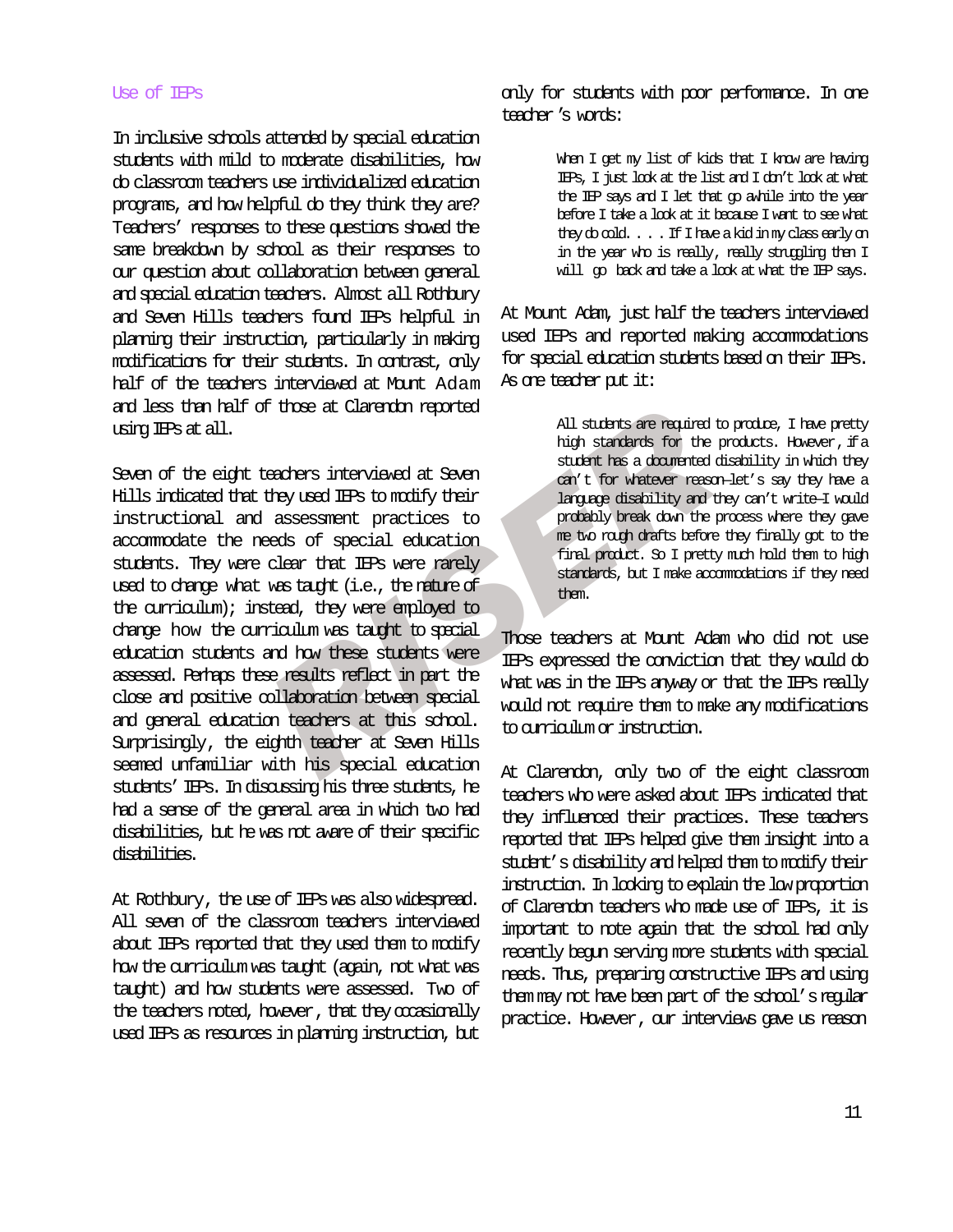to believe that there was more to the story. One teacher reported that she had not been able to see her students' IEPs, suggesting that the plans had not been prepared or were not up-to-date. Another teacher said he had not seen an IEP that required him to make any adaptations in the classroom. Three other teachers stated that IEPs had little impact on their instructional practices; one of this group saw IEPs as serving no function except fulfilling a bureaucratic requirement. He said: "They're a legal requirement which has no relationship to the vital nature of the school curriculum. In fact, what they do is siphon people away from kids' learning so that the legal requirements can be fulfilled."

## **Conclusions**

The major implication of the conductions<br>
for the inclusions<br>
for the text of text of the conduction of the inclusion<br> *RISERRIER In the secondary schools*<br>
integrated. Although the instance of the teachers we interest tha This analysis of interview data from our study of inclusion and reform in four secondary schools indicates that the general education teachers in these schools were committed to inclusion and that they did make instructional accommodations for students with disabilities. Many teachers, but not all, tried to maintain the curriculum and hold high expectations while providing these accommodations. Teachers at three of the schools-Clarendon, Rothbury, and Seven Hills—emphasized teaching and learning of high intellectual quality, and they believed this focus was appropriate for their students with disabilities. At two of these schools, Rothbury and Seven Hills, classroom teachers felt they received important help from special education teachers and used students' IEPs to guide instruction and assessment. Special education teachers were believed to be particularly helpful in team-teaching situations within inclusive classes, assisting with accommodations and modeling instructional strategies.

At the fourth schools, Mount Adam, teachers had a favorable view of inclusion and found it helped their teaching in a general sense. The Personalized Learning Plans helped the teachers focus on relationships with students and their affective development. Though this approach could in theory enhance authentic work by more closely tying the curriculum to students' personal lives and experiences, the Mount Adam teachers did not emphasize complex or intellectually demanding instruction. At Mount Adam, with its system of tracking and placement of students with disabilities largely in general rather than college-bound classes, it was apparent that inclusion was not coupled with any other major changes that influenced the quality of instruction.

The major implication of this qualitative study seems to be that the inclusion of students with disabilities in general education classes and teaching of high intellectual quality can be integrated. Although the instructional and assessment practices of the teachers we interviewed remain to be verified, the teachers believed that with appropriate accommodations, their students with disabilities could be intellectually challenged and held to high expectations. There is clearly not a necessary connection between inclusion and practice, as Mount Adam exemplified. But at the very least, from teachers' points of view, fundamental shifts in pedagogic practice for general education can sustain inclusion efforts.

W e draw an additional implication from what we have learned from teachers at Rothbury and Seven Hills. These two schools differed somewhat in their structuring of inclusion. Rothbury fully included almost all students with disabilities in general education classes, whereas Seven Hills retained some separate classes for many students with disabilities. These schools' successes with reform and inclusion, notwithstanding their different approaches, suggest that secondary-level inclusion need not be restricted to a single model. Inclusive practices are advocated, and rightly so, in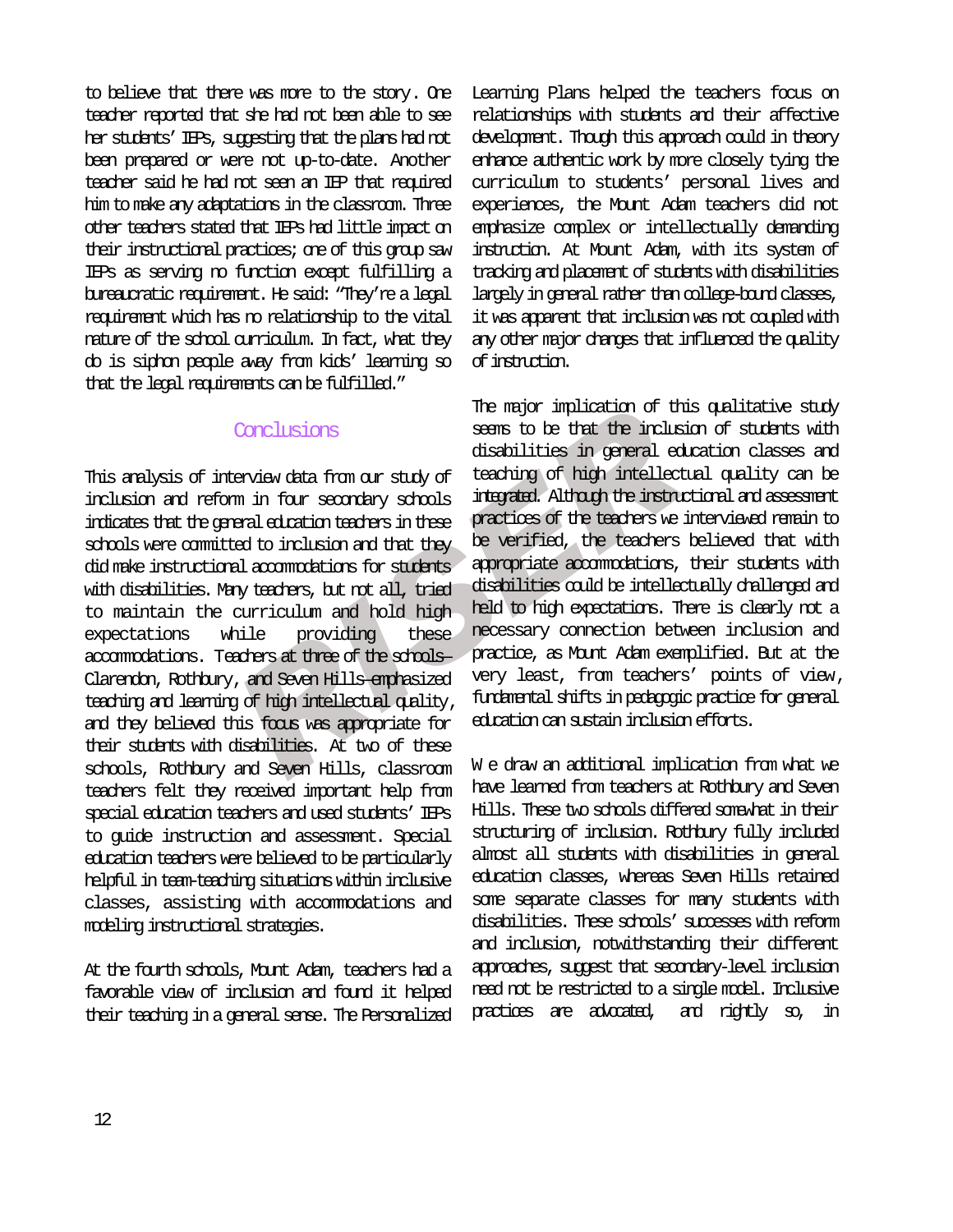opposition to the historical pattern of excluding students with disabilities from general education. Exclusion has not only limited the access of students with disabilities to the general curriculum, but also their opportunity to achieve. But in response to the failed practices of exclusion, some advocates for students with disabilities often insist upon full inclusion, deeming any exclusion unproductive or worse (see, e.g., Lipsky & Gartner, 1996). This study leads us to conclude that a more flexible approach to reform may be warranted, one that acknowledges that appropriate differentiation of instruction and accommodations for students with disabilities may take place in separate settings.

Example in the same of (a)<br> **RISER** and the same of (a)<br> **RISER** and the same of (a)<br> **RISER** and the same of (a)<br> **RISER** and the same of (a)<br> **RISER** and the same of the same of the same of the same of the same of the sa It has been argued that inclusion is not really viable, especially at the secondary level, because of (a) general education teachers' limited knowledge and skill related to instruction of students with disabilities, (b) the negative attitudes some general education teachers have toward students with disabilities, and (c) general education teachers' need for ongoing support (for a summary, see Hanley-Maxwell et al., 1999). Data from the schools in this study suppert that, although these problems persist, they need not inhibit inclusion efforts. The classroom teachers in our study welcomed students with disabilities and embraced inclusion, and in at least two of the four schools, they received important support from special educators and guidance from students' IEPs. For the most part, teachers felt relatively successful with their instructional approaches and adaptations for their students.

Final data collection for the project was completed in fall 2001. In future reports, we will examine the extent of authentic pedgogy in the eight classes at each school—as reflected in observed lessons and teachers' assessment tasks—and its relationship to student performance. W e will compare students with and without disabilities on (a) their degree of opportunity for authentic learning in these inclusive classes and (b) their level of performance as indicated by their work on assessment tasks. Preliminary analysis of 16 tasks and the student work on these tasks from two of the schools indicated that students with mild to moderate learning disabilities who were assigned tasks demanding higher levels of authentic intellectual work performed better—not only in relation to other students with disabilities, but also in relation to nondisabled students who were assigned tasks demanding lower levels of authentic intellectual work (King et al., 2001). These results give reason for optimism about prospects for integrating inclusion and changes in teaching at the secondary level. We are hopeful that the full sample will bear out these early findings.

#### nces

- Avery,P. G. (1999). Authentic instruction and assessment. Social Education, 65(6), 368–373.
- Gerber, M. M. (1996). Reforming special education: Beyond "inclusion." In C. Christensen & F. Rizvi (Eds.), Disability and the dilemmas of education and justice (pp. 156–174). Buckingham, UK: Open University Press.
- Hanley-Maxwell, C., Phelps, L. A., Braden, J., & W anren, V.W.(1999). Schools of authentic and inclusive learning (Brief No. 1). Madison: University of W isconsin– Madison, Research Institute on Secondary Education Reform for Youth with Disabilities.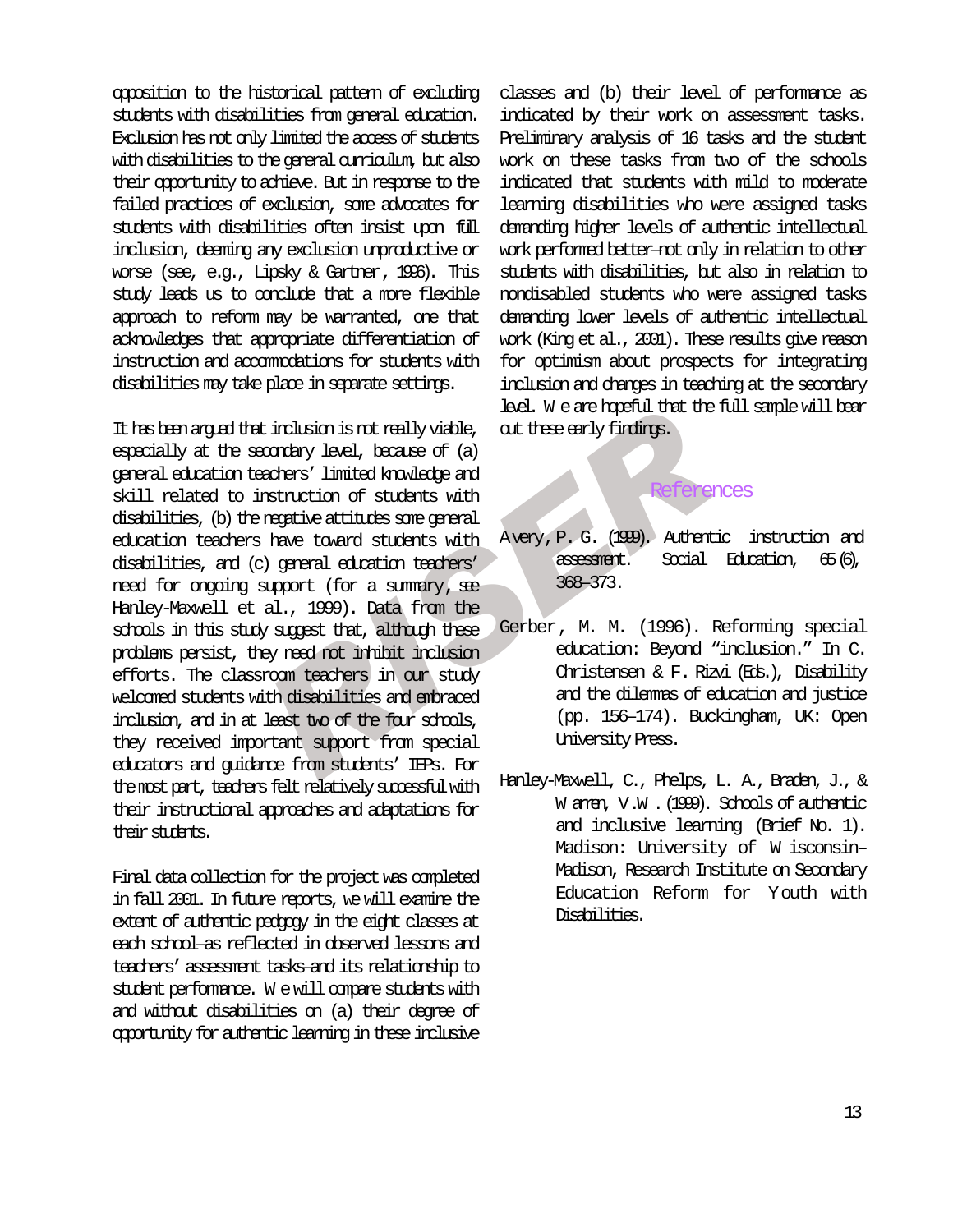- King, M. B., Schroeder, J., & Chawszczewski, D. (2001). Authentic assessment and student performance in inclusive schools (Brief No. 5). Madison: University of W isconsin– Madison, Research Institute on Secondary Education Reform for Youth with Disabilities.
- Lee, V. E. (with Smith, J. B.). (2001). Restructuring high schools for equity and excellence: What works. New York: Teachers College Press.
- Lee, V. E., Smith, J., & Croninger, R.G. (1997). How high school organization influences the equitable distribution of learning in mathematics and science. Sociology of Education, 70, 128–150.
- oli degrifization influentes tre Rizxi, F., & Lingard, B. (distribution of learning in education, and the distribution of learning in education, and the distribution of learning in and the dilemmas of (pp. 9–26). Bucking Lipsky, D. K., & Gartner, A. (1996). Equity requires inclusion: The future for all students with disabilities. In C. Christensen & F. Rizvi (Eds.), Disability and the dilemmas of education and justice (pp. 145–155). Buckingham, UK: Open University Press.
- McDonnell, L. M., McLaughlin, M. J., & Morison, P. (Eds.). (1997). Educating one & all: Students with disabilities and standardsbased reform. W ashington, DC: National Academy Press.
- Newmann, F. M., & Associates. (1996). Authentic achievement: Restructuring schools for intellectual quality. San Francisco: Jossey-Bass.
- Newmann, F. M., Marks, H. M., & Gamoran, A. (1996). Authentic pedagogy and student performance. American Journal of Education, 104, 280–312.
- Oswald, D. P.,Coutinho,M.J.,Best, A. M., & Singh, N. N. (1999). Ethnic representation in special education: The influence of schoolrelated economic and demographic variables. The Journal of Special Education, 32(4), 194–206.
- Patton, J. M. (1998). The disproportionate representation of African Americans in special education: Looking behind the curtain for understanding and solutions. The Journal of Special Education, 32(1), 25– 31.
- Rizvi, F., & Lingard, B. (1996). Disability, education, and the discourses of justice. In C. Christensen & F.Rizvi(Eds.), Disability and the dilemmas of education and justice (pp. 9–26). Buckingham, UK: Open University Press.
- Slee, R. (1996). Disability, class and poverty: School structures and policing identities. In C. Christensen & F.Rizvi(Eds.), Disability and the dilemmas of education and justice (pp. 96–118). Buckingham, UK: Open University Press.
- Smith, J. B., Lee, V. E., & Newmann, F. N. (2001). Instruction and achievement in Chicago elementary schools. Chicago: Consortium on Chicago School Research.
- Trent, S. C., Artiles, A. J., & Englert, C. S. (1998). From deficit thinking to social constructivism: A review of theory, research, and practice in special education. Review of Research in Education, 23, 277-307.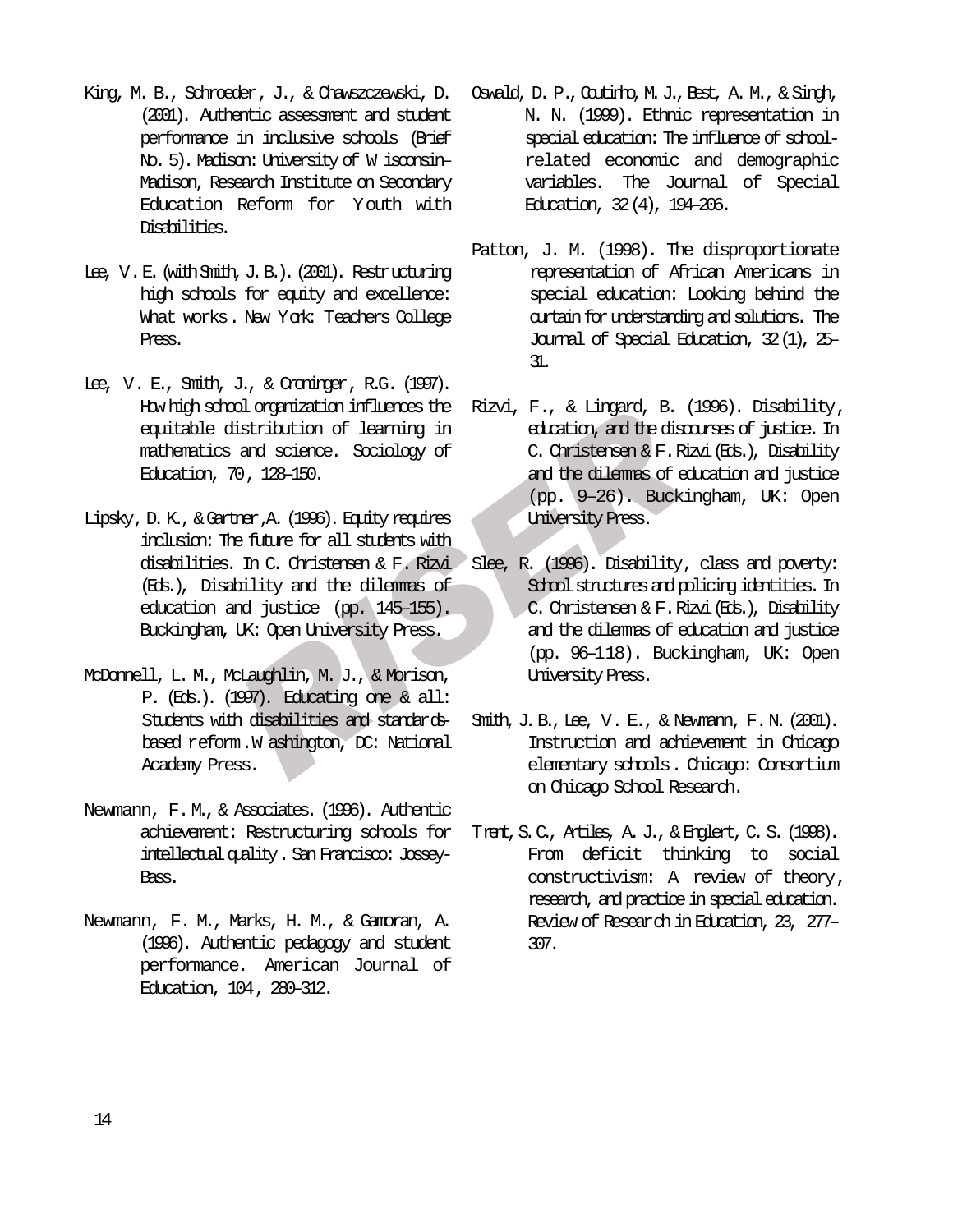## OTHER PUBLICATIONS

Listed below are anticipated topics that RISER will be writing about in newsletters. Single copies are free.

in Regular Education Settings of Authentic Inclusive Learning

Accommodating Diverse Learners **Effective Instructional Practices in Schools** 

Educational and Transition Planning

Francesco Barners<br> **REFECTIVE INSTANCTION PROPERTY ACTS**<br> **RESERVENT DEPARTIES**<br> **RESERVENT INSTANCT PROPERTY PROPERTY PROPERTY OF A SCRIP AND DESCRIPT DEPARTY OF A SCRIP MAGNETY OF MISSING THE USER PROPERTY (608) 263-0630** Research Institute on Secondary Education Reform (RISER) for Youth with Disabilities 1025 W est Johnson St., Suite 461 University of W isconsin—Madison Madison, WI 53706 (608) 263-0630 fax: (608) 265-0538

Permission to copy is not necessary. This publication is free upon request.